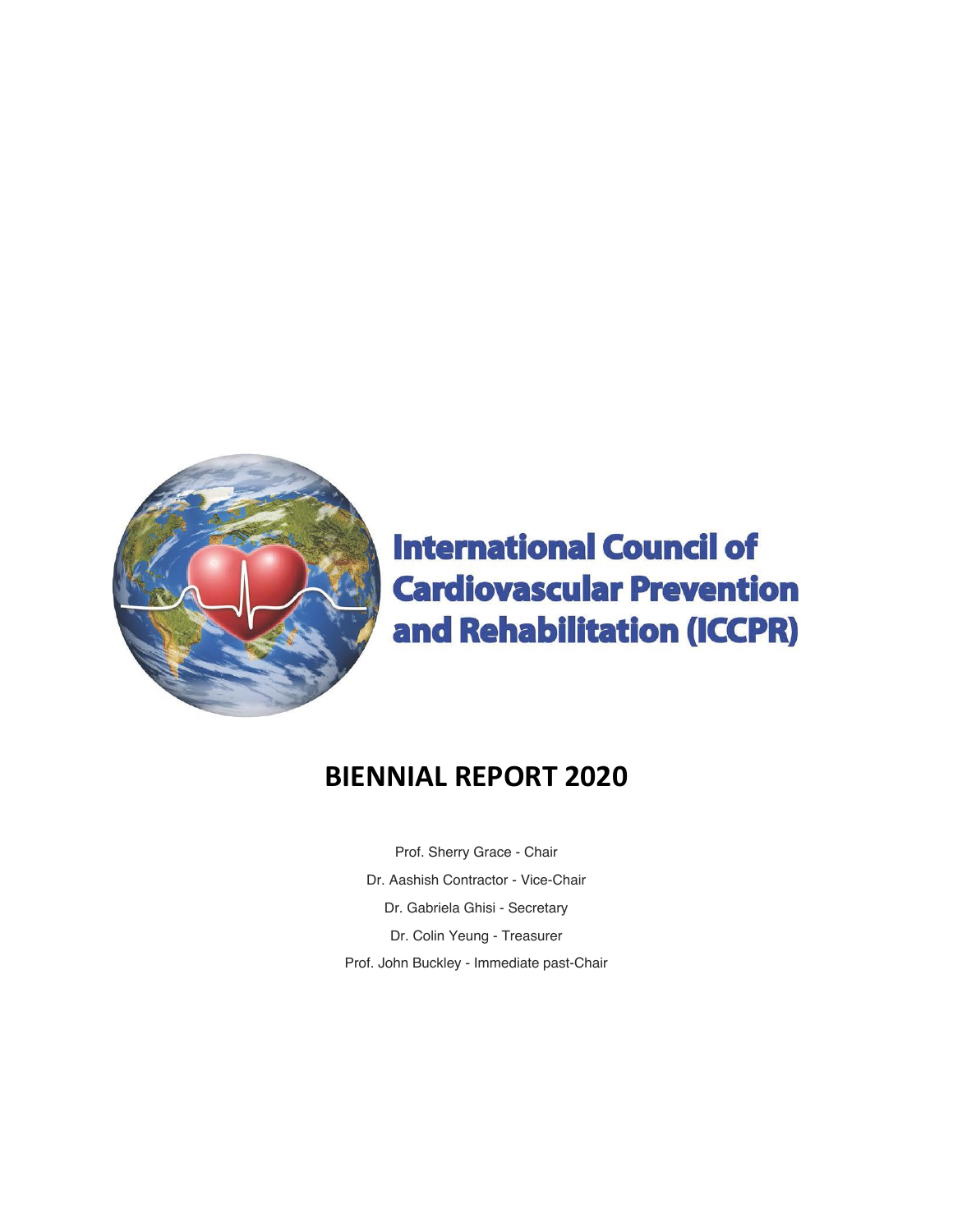## **INDEX**

| Executive officers' acceptance of this report 12 |  |
|--------------------------------------------------|--|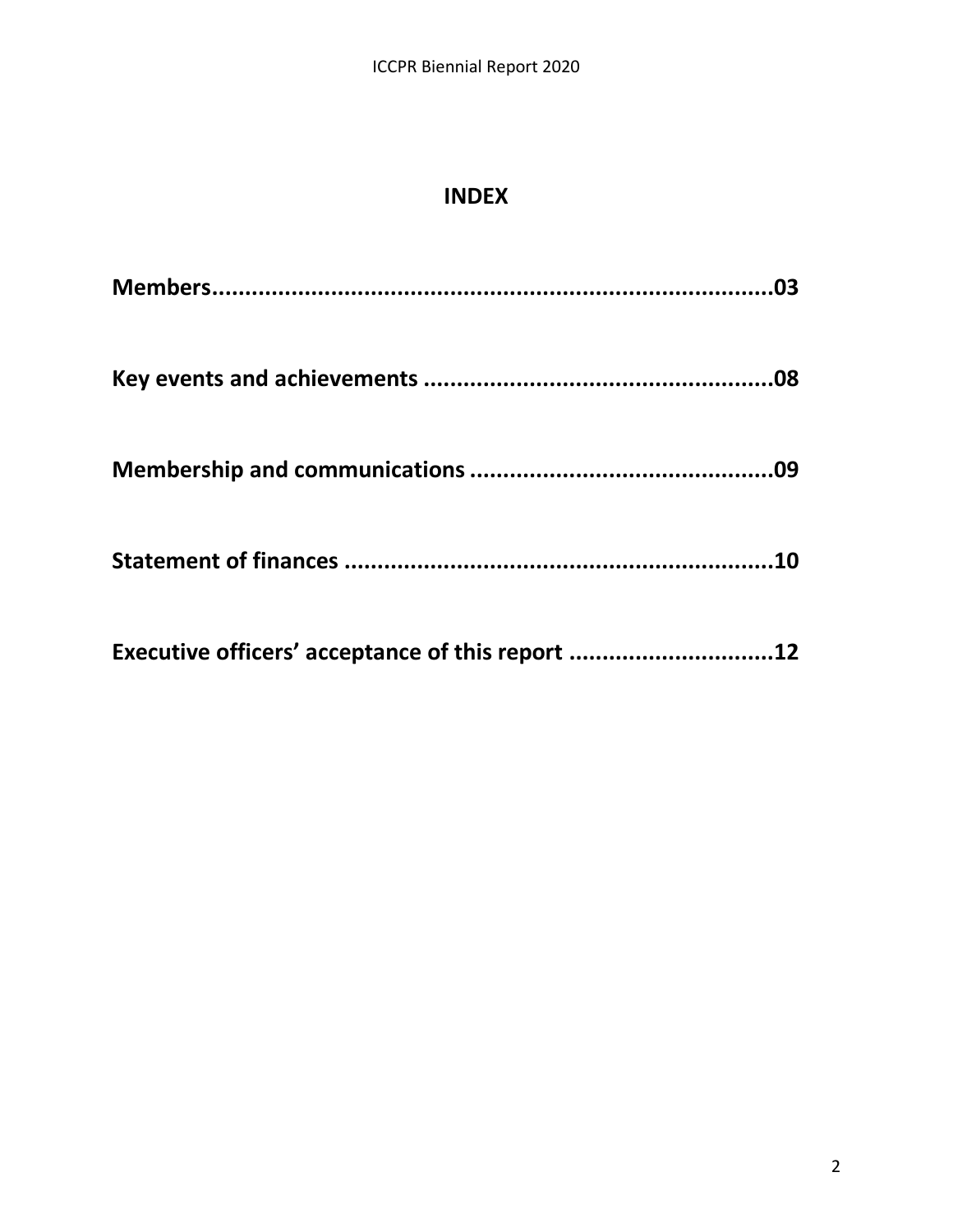#### **Members**

There are currently 36 associations and 10 friends of the ICCPR. We are an official member of the WHF and EAPC Global Network (new in 2019)

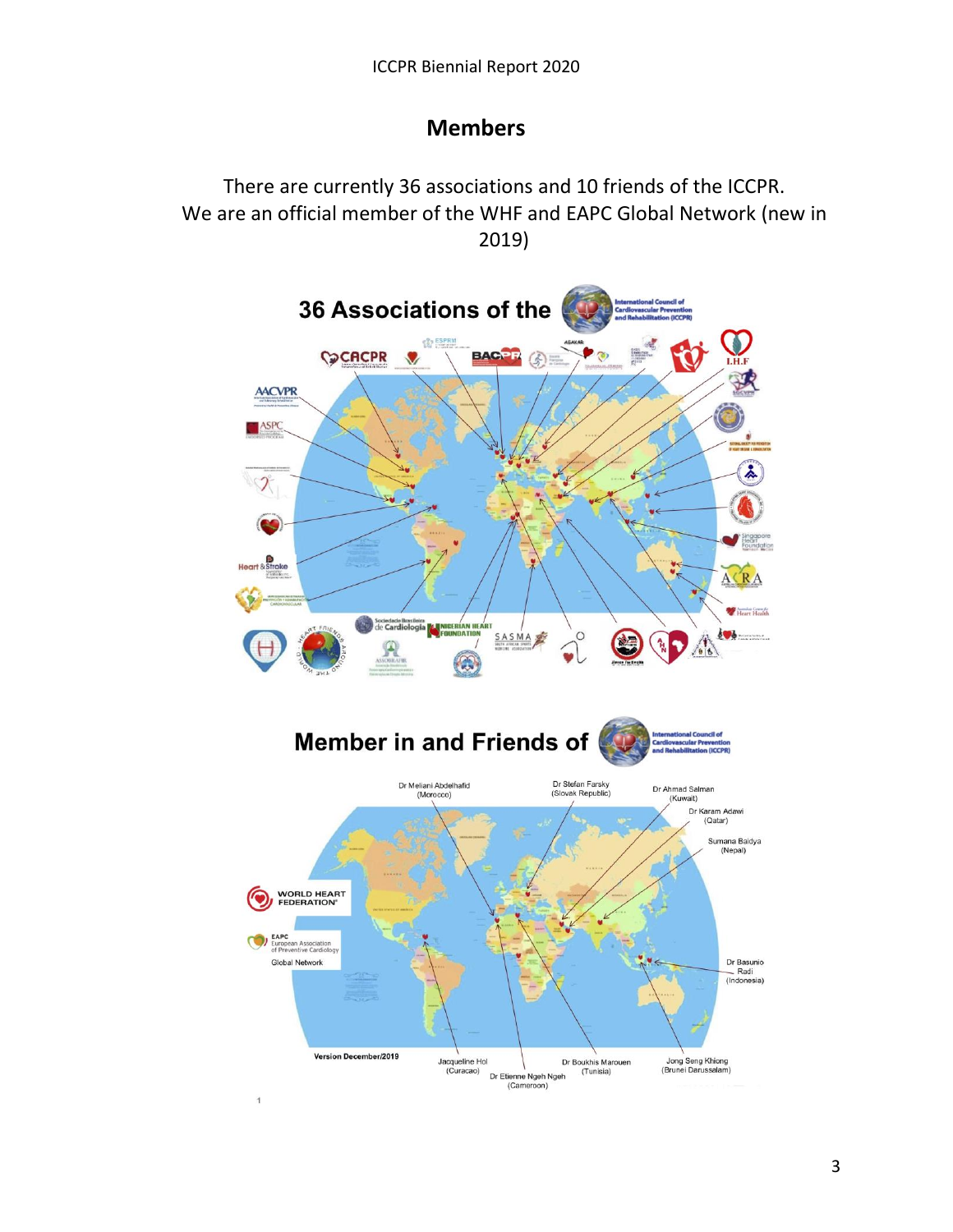## Table 1: List of ICCPR's Member Associations, their representatives and inception date

|                | <b>Member Associations</b>                                                                           | <b>Council Representative</b>         | Inception         |
|----------------|------------------------------------------------------------------------------------------------------|---------------------------------------|-------------------|
| $\mathbf{1}$   | AACVPR (American Association of Cardiovascular and Pulmonary<br>Rehabilitation), US                  | Anne Gavic-Ott                        | December 2012     |
| $\overline{2}$ | ACRA, Australia                                                                                      | Robyn Gallagher                       | December 2012     |
| 3              | African Heart Network                                                                                | Ms. Christelle Crickmore              | April 2016        |
| 4              | ASPC, US                                                                                             | Pam Taub<br>December 2012             |                   |
| 5              | ASSOBRAFIR - Brazilian Physiotherapy Society of Cardiorespiratory                                    | Marlus Karsten                        | April 2015        |
| 6              | Austrian Working Group on Out-Patient Cardiac Rehabilitation                                         | Josef Niebauer                        | <b>March 2018</b> |
| 7              | <b>BACPR, UK</b>                                                                                     | John Buckley, Susan Dawkes            | December 2012     |
| 8              | <b>Bangladesh PT Association</b>                                                                     | Jamal Uddin                           | <b>March 2018</b> |
| 9              | Brazilian Grp of CP & Metabolic Rehab; BSC                                                           | Artur Herdy<br>December 2012          |                   |
| 10             | CACPR, Canada                                                                                        | Sherry Grace (Chair)<br>December 2012 |                   |
|                |                                                                                                      | Colin Yeung (Treasurer)               | February 2015     |
|                |                                                                                                      | Gabriela Ghisi (Secretary)            | <b>Fall 2016</b>  |
| 11             | China Heart Federation / China Association Cardio-pulmonary Prevention<br>and Rehabilitation (CACPR) | Ding Rongjing / Mary Yin              | February 2013     |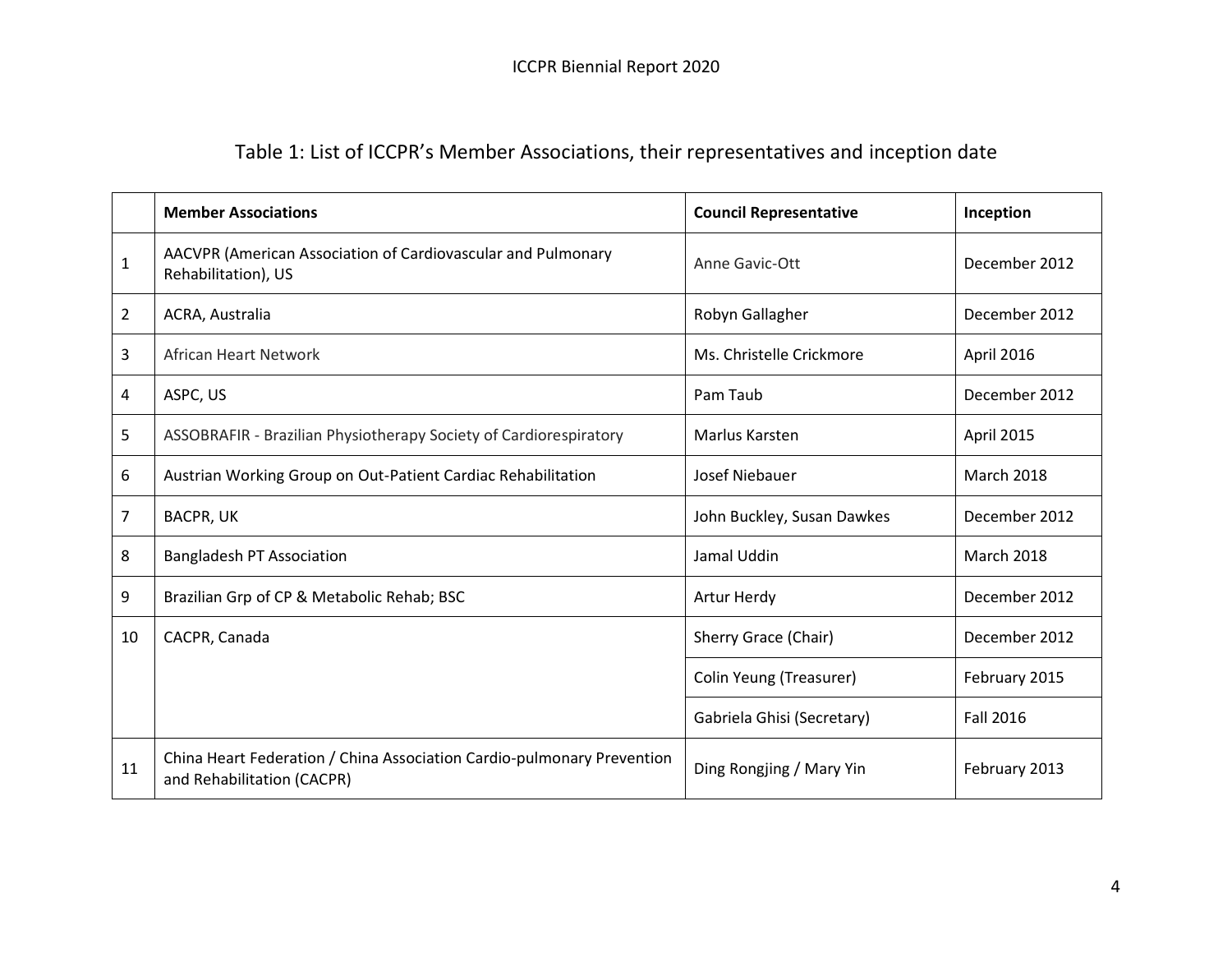| 12 | Cuban Society CR / Latin American Council for CR Prev & Rehab<br><b>Eduardo Rivas-Estany</b> |                           | December 2012     |
|----|----------------------------------------------------------------------------------------------|---------------------------|-------------------|
| 13 | Dr Wael Safwat<br><b>Egypt Heart Foundation</b>                                              |                           | <b>March 2016</b> |
| 14 | Association Francophone de Cardiologie Preventive                                            | Warner Mampuya            | March 2014        |
| 15 | Georgian Association of Cardiovascular Prevention and Rehabilitation                         | Lela Maskhulia            | August 2016       |
| 16 | Grupo Latinoamericano de Trabajo en Prevencion y Rehabilitacion<br>Cardiaca.                 | Francisco Jimenez-Lopez   | October 2013      |
| 17 | Heart & Stroke Foundation of Barbados                                                        | Fiona Anthony             | January 2014      |
| 18 | Heart Friends Around the World                                                               | K. Naveed Siddiqui        | May 2014          |
| 19 | Irish Association of Cardiac Rehabilitation, Ireland                                         | <b>Ruth Harkness</b>      | December 2012     |
| 20 | Iranian Heart Foundation                                                                     | Nizal Sarrafzadegan       | December 2012     |
| 21 | <b>Mexican Society for Heart Care</b>                                                        | Maria Dolores Rius Suárez | <b>July 2014</b>  |
| 22 | New Zealand Cardiovascular Prevention and Rehabilitation Group<br>(NZCPR)                    | <b>Rachel Hall</b>        | <b>July 2013</b>  |
| 23 | <b>Nigerian Heart Foundation</b>                                                             | Kingsley Akinroye         | October 2013      |
| 24 | Nigeria Cardiopulmonary Physiotherapy Association                                            | Rufus A Adedoyin          | October 2018      |
| 25 | National Society for Prevention of Heart Disease and Rehabilitation<br>(NSPHERE) India       | <b>Aashish Contractor</b> | December 2012     |
| 26 | Philippines Heart Association                                                                | Maria Rosan Trani         | August 2016       |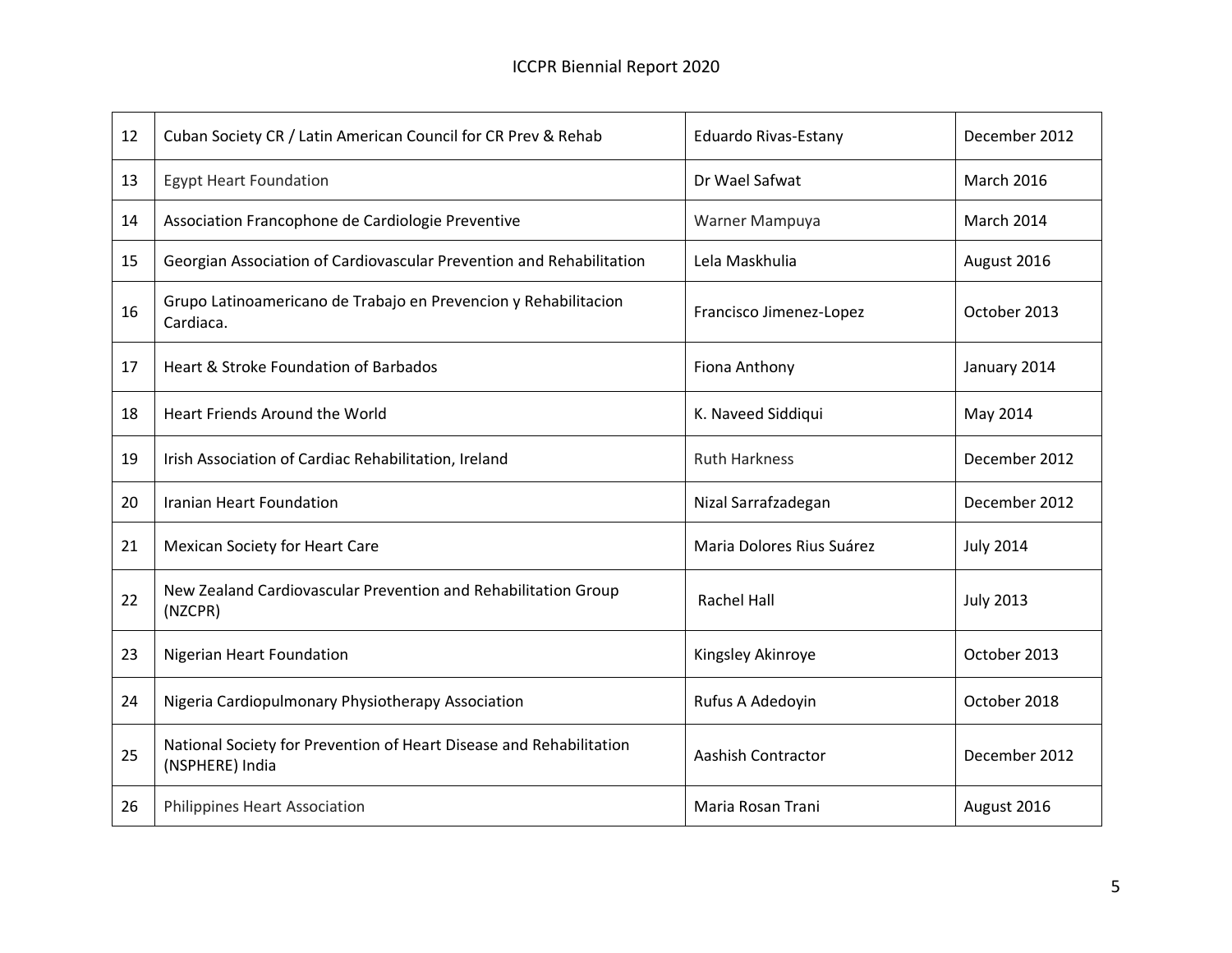| 27 | Russian National Medical Society for Preventive Cardiology<br>Nana Pogosova                                          |                                     | December 2013     |
|----|----------------------------------------------------------------------------------------------------------------------|-------------------------------------|-------------------|
| 28 | Saudi Heart Association Group for Prevention and Rehabilitation (SGCPR)                                              | Anwar Jelani                        |                   |
| 29 | Singapore Heart Foundation                                                                                           | Hung Yong Tay                       | <b>March 2014</b> |
| 30 | SORECAR                                                                                                              | Marta Supervia Pola<br>June 2019    |                   |
| 31 | South African Sports Medicine                                                                                        | Wayne Derman/ Martin Heine          |                   |
| 32 | Taiwan Academy of Physical Medicine and Rehabilitation                                                               | Shao-chen Lee                       | June 2018         |
| 33 | The European Society of PRM (ESPRM) - Special Interest Scientific<br>Committee - Persons with Cardiovascular Disease | Milica Lazovic, Marta Supervia Pola |                   |
| 34 | Working Group On Cardiac Rehabilitation And Exercise Physiology of<br><b>Polish Cardiac Society</b>                  | Dominika Szalewska                  | September 2016    |
| 35 | World Hypertension League                                                                                            | Dan Lackland                        | October 2013      |
| 36 | Australian Centre for Heart Health                                                                                   | Alun Jackson                        | September 2019    |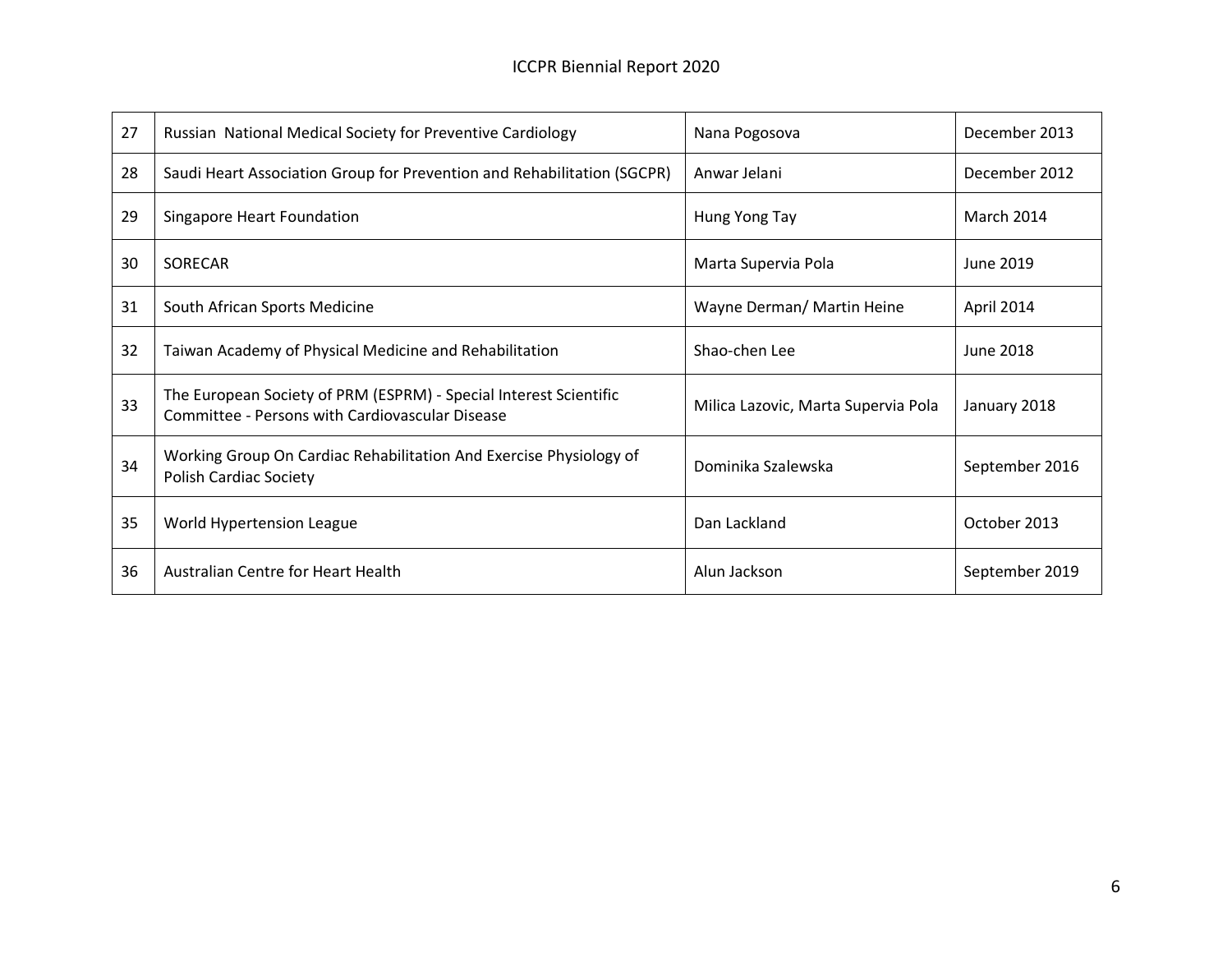|               | Country           | <b>Friends</b>          | Inception         |
|---------------|-------------------|-------------------------|-------------------|
| $\mathbf{1}$  | Tunisia           | <b>Boukhris Marouen</b> | <b>March 2018</b> |
| $\mathcal{P}$ | Slovak Republic   | Stefan Farsky           | <b>March 2018</b> |
| 3             | Morocco           | Meliani Hafid           | <b>March 2018</b> |
| 4             | Indonesia         | Basuni Radi             | <b>March 2018</b> |
| 5             | Kuwait            | Ahmad Salman            | <b>March 2018</b> |
| 6             | Brunei Darussalam | Jong Seng Khiong        | <b>March 2018</b> |
| 7             | Nepal             | Sumana Baidya           | <b>March 2018</b> |
| 8             | Qatar             | Karam Adawi             | <b>March 2018</b> |
| 9             | Curacao           | Jacqueline Hol          | June 2018         |
| 10            | Cameroon          | Etienne Ngeh Ngeh       | September 2019    |

Table 2: List of ICCPR's Friends, their countries and inception date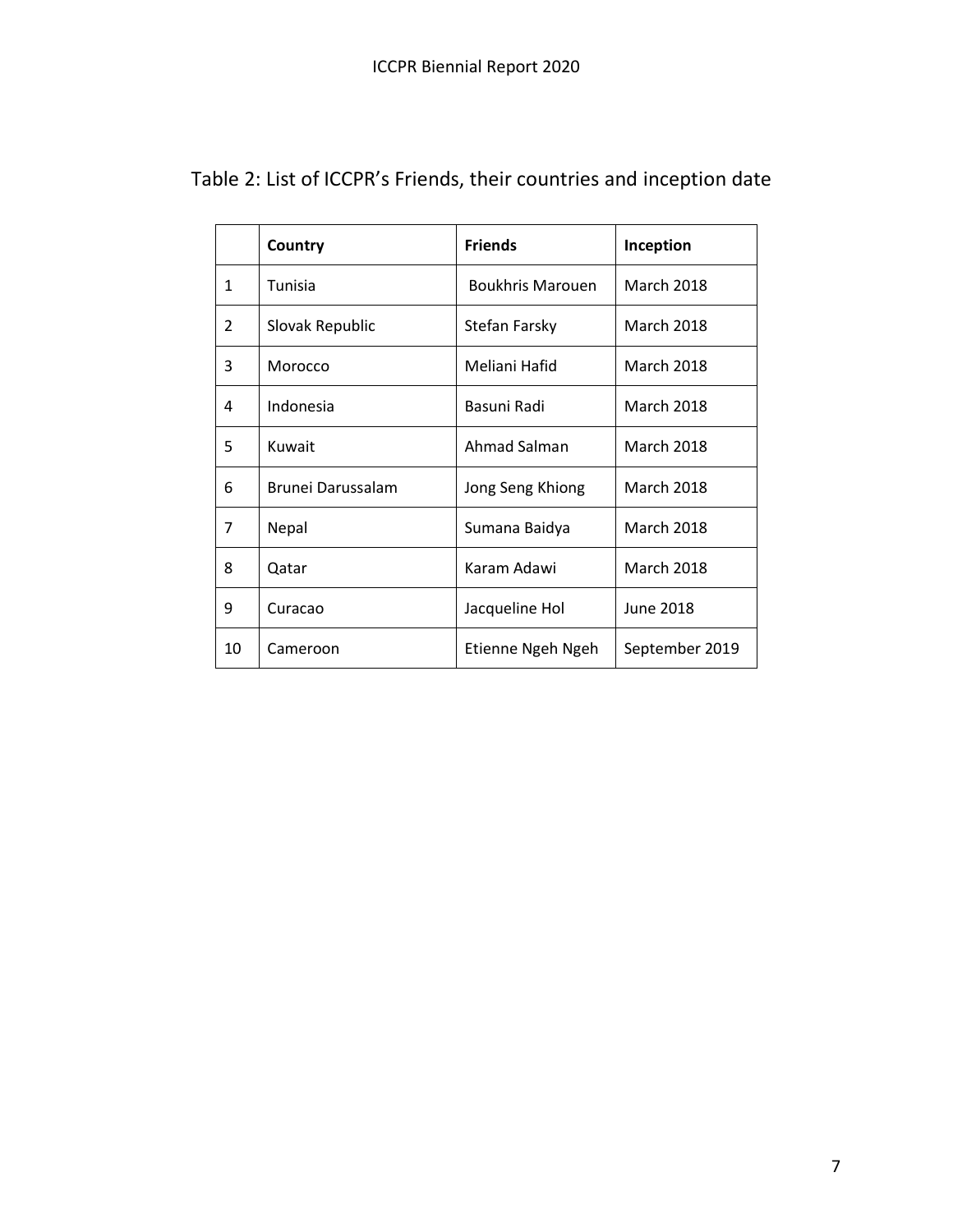#### **Key events and achievements 2018-2020**

- 1. Global CR Program Audit & Survey: The ICCPR spearheaded a global audit of cardiac rehabilitation (#globalcardiacrehabaudit) in 2016-2017, involving collaboration of 58 investigators worldwide. Fourteen publications have stemmed from this initiative to date. More information at:<http://globalcardiacrehab.com/global-cr-program-survey/>
- 2. CR Certification Program: To date, 79 professionals have completed the program around the world (from 12/111 countries with CR) and approximately 1000 physicians in India. More information at: [http://globalcardiacrehab.com/training](http://globalcardiacrehab.com/training-opportunities/certification/)[opportunities/certification/](http://globalcardiacrehab.com/training-opportunities/certification/)
- 3. Policy Statement on Increasing CR Utilization: in print in IJC and JCRP (open access: [https://journals.lww.com/jcrjournal/Abstract/publishahead/Promoting\\_Patient\\_Utilizati](https://journals.lww.com/jcrjournal/Abstract/publishahead/Promoting_Patient_Utilization_of_Outpatient.99493.aspx) on of Outpatient.99493.aspx)
	- a. Endorsed by 23 associations / societies
	- b. Corresponding online course for inpatient cardiac care providers on how to encourage their patients to participate in CR: http://learnonthego.ca/Courses/promoting\_patient\_participation\_in\_CR/story [html5.html](http://learnonthego.ca/Courses/promoting_patient_participation_in_CR/story_html5.html)
		- i. so far 89 learners from 17 countries;
		- ii. can earn continuing education credits in US, Canada, Qatar …
- 4. Currently ICCPR is collaborating on the development of WHO's Package of Rehabilitation Interventions for IHD:
	- a. ABOUT: [https://www.who.int/rehabilitation/Package-of-rehab-interventions](https://www.who.int/rehabilitation/Package-of-rehab-interventions-info-sheet.pdf)[info-sheet.pdf](https://www.who.int/rehabilitation/Package-of-rehab-interventions-info-sheet.pdf)
	- b. Methods for IHD: [https://journals.sagepub.com/doi/full/10.1177/2047487319878958?url\\_ver=Z39](https://journals.sagepub.com/doi/full/10.1177/2047487319878958?url_ver=Z39.88-2003&rfr_id=ori:rid:crossref.org&rfr_dat=cr_pub%3dpubmed) [.88-2003&rfr\\_id=ori:rid:crossref.org&rfr\\_dat=cr\\_pub%3dpubmed](https://journals.sagepub.com/doi/full/10.1177/2047487319878958?url_ver=Z39.88-2003&rfr_id=ori:rid:crossref.org&rfr_dat=cr_pub%3dpubmed)
	- c. Harmonizing clinical practice guideline recommendations from ICCPR, SIGN & NICE (best evidence);
		- i. will share final product when available
- 5. ICPRR has secured pilot funding to develop an International Cardiac Rehab Registry (ICRR), feasible for low-resource settings
	- a. In 2020, we will start working on the governance structure and minimum data set. Stay tuned!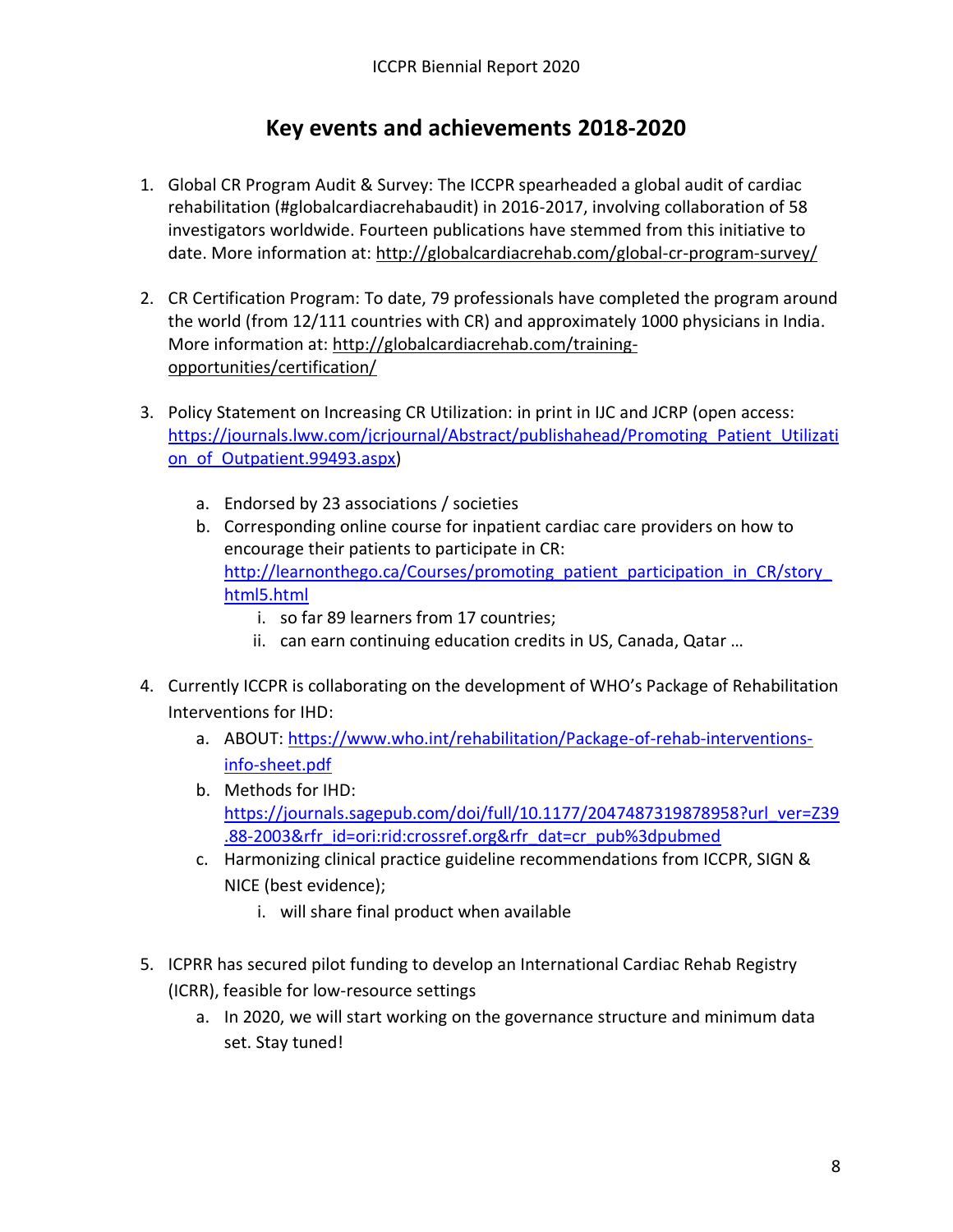#### **Membership and Administration**

Since the last report in 2018, ICCPR has grown from 26 to 36 member associations. We developed a new membership category of "friends", as many champions are living in countries with little CR and no formal associations to join ICCPR. To date, 10 friends have joined ICCPR (Table 1 and Table 2).

ICCPR became an incorporated not-for-profit association last year, in Canada. Our by-laws were formally filed, and our head office is formalized in Toronto.

This meeting represents an opportunity to celebrate our 10 years as an entity! In addition to the milestones achieved in the last 2 years as outlined above, ICCPR members should be reminded of our Charter (endorsed by 15 associations), our Consensus Statement on CR delivery in low-resource settings (endorsed by 10 associations) with corresponding CRFC, and our Advocacy report and publication ([http://globalcardiacrehab.com/wp-content/uploads/PUBS-BMCHealthServRes\\_CR-](http://globalcardiacrehab.com/wp-content/uploads/PUBS-BMCHealthServRes_CR-Advocacy_2016.pdf)[Advocacy\\_2016.pdf](http://globalcardiacrehab.com/wp-content/uploads/PUBS-BMCHealthServRes_CR-Advocacy_2016.pdf)).

Recognition of the activities within and between the member associations and their representatives is demonstrated on our website (www.globalcardiacrehab.com), with an exemplary focus on sharing/providing mutual access to examples of good practice, programme and service developments, guidelines and standards, knowledge translation of evidence into practice, advocacy of programmes and educational/training opportunities.

The 23 "promotion of CR utilization" policy statement endorsing associations have been sharing the statement and the associated guideline implementation tool (online course) with their members. It will soon be posted on guideline clearinghouses.

ICCPR is active on twitter, facebook and now is on YouTube!

Twitter: @ICCPR\_GlobalCR Followers: 481

Facebook: [https://www.facebook.com/International-Council-of-Cardiovascular-](https://www.facebook.com/International-Council-of-Cardiovascular-Prevention-and-Rehabilitation-1280815025396737/)[Prevention-and-Rehabilitation-1280815025396737/](https://www.facebook.com/International-Council-of-Cardiovascular-Prevention-and-Rehabilitation-1280815025396737/) Followers: 107

YouTube:<https://www.youtube.com/channel/UCiNaKmzi-4qXL-2cmoEIVmQ> 2 videos and 50 views